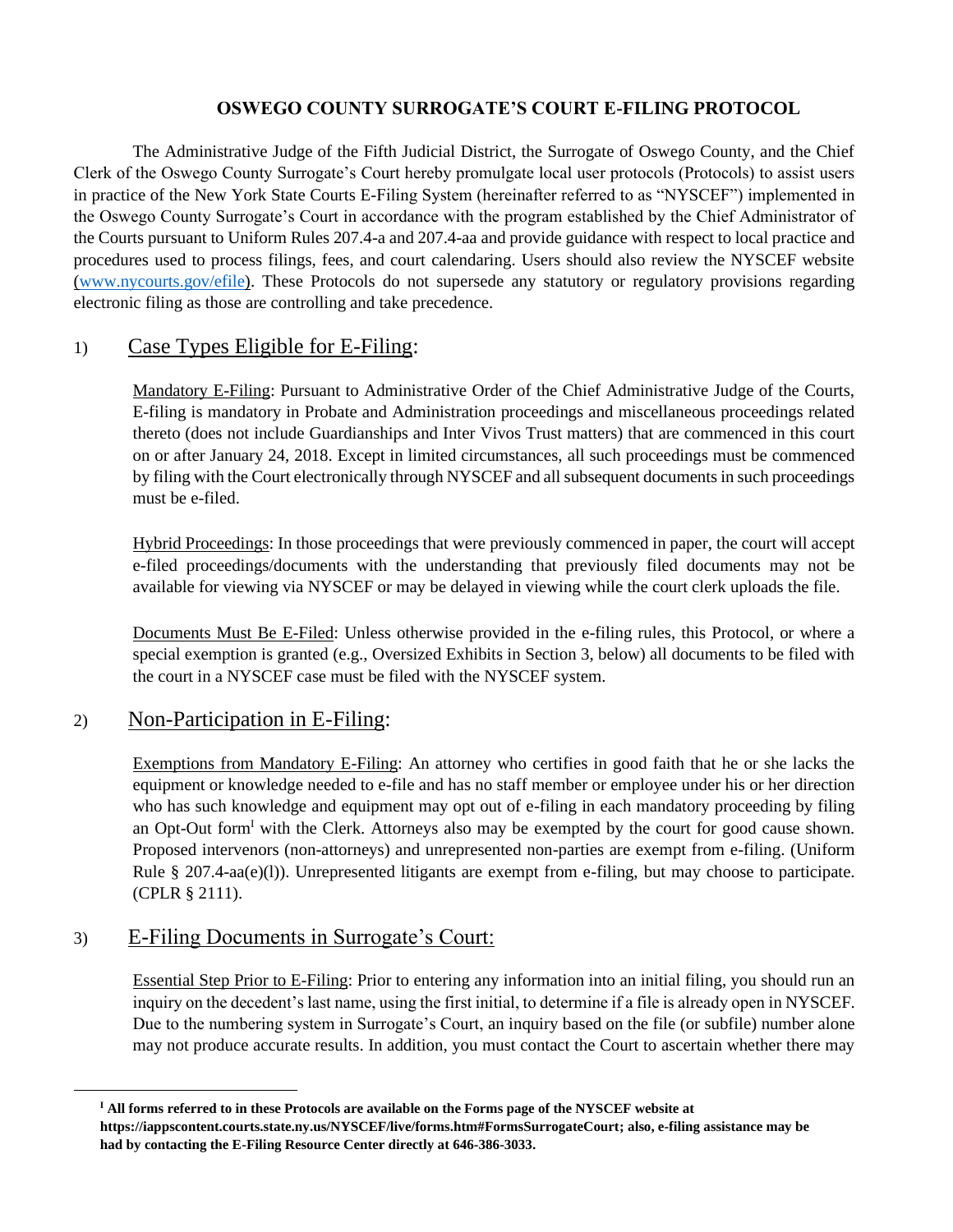be another will for the decedent on file with the Court (e.g., filed for safekeeping).

Initial Entering of Case Information: Any error in the initial entry of case information can significantly delay the proceeding. Please double check to be sure to select the same county as is shown on your papers.

The case name must be entered as follows:

- Initial entry must be identical to the signature on the will
- If the name on the death certificate is different, that becomes an "AKA"
- If the name on the will does not match the signature, that becomes an "AKA"
- No punctuation or spaces should be used when entering the name or "AKA" (i.e. Mc Carthy should be input as McCarthy).
- The Party Name, Role, and Address information must be added for each petitioner (consented party), as reflected in the pleading.

# **[Note: For additional e-filing case entry practice tips, please see Addendum A attached to these Protocols.]**

Notice of Hard-Copy Submission: Where, within the e-filing rules, an attorney or an unrepresented litigant who is participating in e-filing submits a document in hard copy, the document must bear a [Notice of Hard](https://iappscontent.courts.state.ny.us/NYSCEF/live/forms/notice.hard.copy.submission.surr.pdf)  [Copy Submission -](https://iappscontent.courts.state.ny.us/NYSCEF/live/forms/notice.hard.copy.submission.surr.pdf) E-Filed Proceeding (see NYSCEF Forms page). Attorneys who are exempt from efiling are required to attach this form to all hard copy filings, while unrepresented litigants who are not participating in e-filing are not so required.

Request for Surrogate's Court Action Form: This court does **NOT** require the Request for Surrogate's Court Action form and such document should **NOT** be used.

Death Certificates: In addition to e-filing the death certificate, a certified hard copy thereof, must be filed within two  $(2)$  business days of e-filing.

Wills: The ORIGINAL Will is required to be uploaded via NYSCEF; however, **DO NOT** remove staples from the original will in doing so. In all cases, the original paper Will must be filed with the court within two (2) business days of the initial e-filing of proceeding. Include a Staple Affidavit as a separate document if there is evidence of the staples/grommets having been removed.

NOTE: *Failure to file the original Will or hard copy of the Death Certificate: while the court may begin to process the matter NO action, (Le., granting Probate, issuance of Letters, etc.), will be taken until these, and all other required documents are received and approved. Also, if these required documents are not filed in a timely manner, the court may, in its discretion, remove the e-filing unprocessed from the NYSCEF system, and the filer will have to start anew. In such cases, if a fee has been paid online by credit card, a request for refund application will be generated by the court and sent to the filer for completion and return.*

Local Ruling Requirements: Oswego County Surrogate's Court requires a signed copy of the retainer agreement and a preliminary inventory of assets with the initial filing of any court papers.

Citations: Submit a proposed citation electronically through NYSCEF only. The Court will complete the citation and upload the completed version to NYSCEF as quickly as possible. If your proposed citation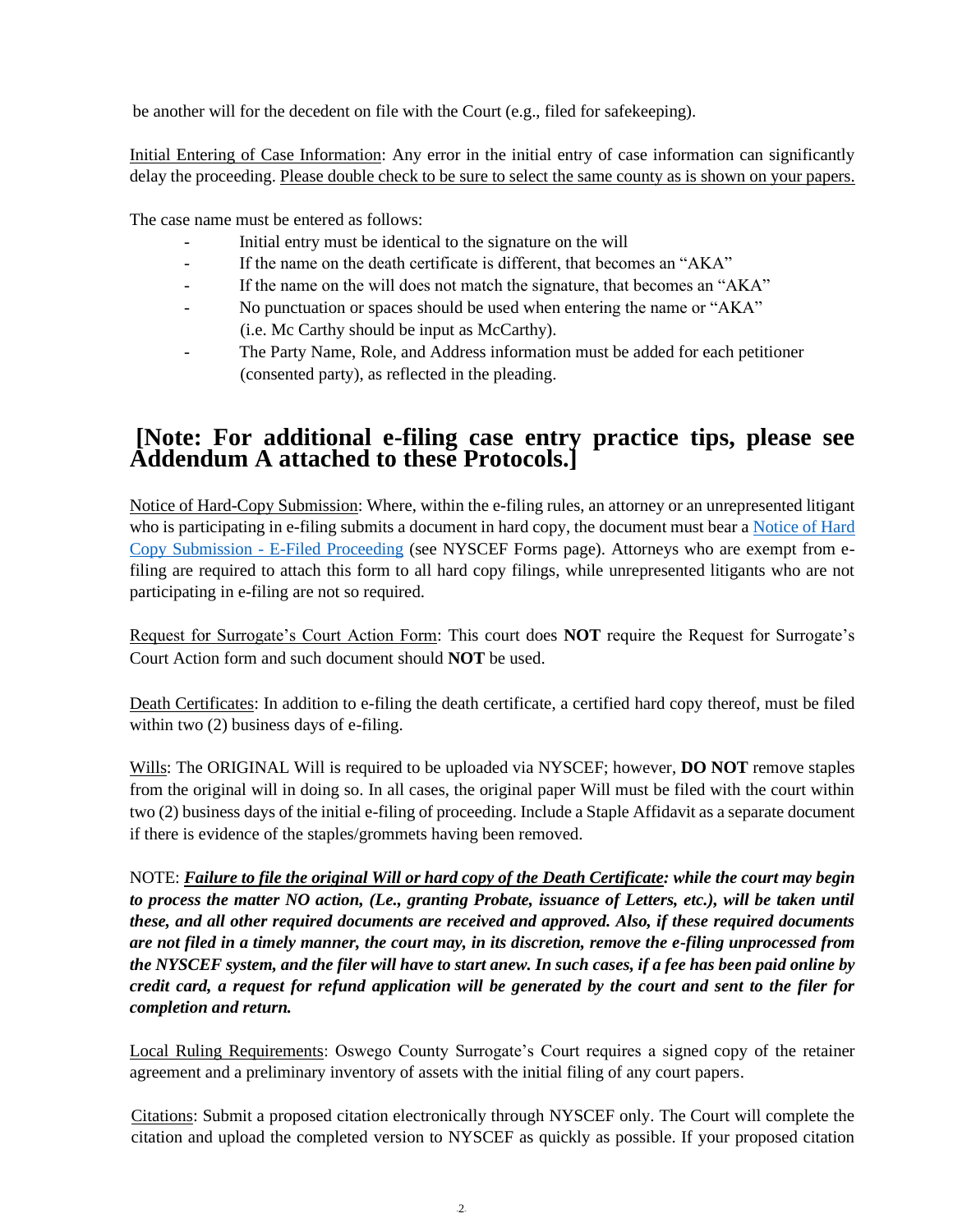requires amendment, you will be notified. Otherwise, an e-mail notification will be sent when the completed citation is posted to NYSCEF. After receipt of the notification, print the citation and serve it, in accordance with the SCPA. Service of the citation should be accompanied by a [Notice of Commencement](https://iappscontent.courts.state.ny.us/NYSCEF/live/forms/notice.of.commencement.surr.pdf)  [of Proceeding Subject to Mandatory Electronic Filing](https://iappscontent.courts.state.ny.us/NYSCEF/live/forms/notice.of.commencement.surr.pdf) unless service is by publication. (See Forms page on NYSCEF site.) (Form SCM-1; Uniform Rule 207.4-aa(3)].

Decrees and Orders: E-file proposed decrees and orders through NYSCEF only. Once the decree or order is signed, the court will upload the signed version to NYSCEF. Users who have requested a certified copy of the decree or order and have paid the appropriate fee via NYSCEF will receive the certified copy by regular mail.

Stipulations: Stipulations submitted for purposes of being "so ordered" by the Court shall be electronically filed.

Oversized Exhibits: If an exhibit or attachment is unsuited for electronic filing (e.g., a large map or a videotape), it shall be submitted to the court and served on the other parties in hard copy. Attach a Notice of [Hard Copy Submission -](https://iappscontent.courts.state.ny.us/NYSCEF/live/forms/notice.hard.copy.submission.surr.pdf) E-Filed Proceeding. In addition, a [Notice of Hard Copy Exhibit](https://iappscontent.courts.state.ny.us/NYSCEF/live/forms/notice.hard.copy.exhibit.surr.pdf) Filing must be completed and electronically filed. (See Forms page on the NYSCEF site.)

Working Copies: Not required.

# 4) Payment:

This court accepts payment of fees required by the SCPA by credit card payments made via NYSCEF or by payments made at the court or by mail. Fees are calculated in accordance with SCPA § 2402 based on the documents filed with NYSCEF and the representation of the filing user regarding the size of the estate. Review by the Court may result in a modification of the fees initially anticipated or charged in connection with this transaction. In the event of any such modification, the Court will contact the filing user by e-mail or telephone with the proper amount and request an additional fee, if applicable. The filing of additional documents by the filer may not be permitted if the filer owes an outstanding fee in that proceeding. If choosing to pay by credit card at time of filing on the NYSCEF website, enter credit card information directly on website. You must insert the credit card information with each filing; your credit card will be charged at the time of filing. A processing fee of 2.99% will be charged by NYSCEF for use of the credit card method. Make sure credit limit is large enough to cover anticipated filings.

If choosing to pay at the court or by mail, be aware that documents are not "filed" until payment is received. The court cannot process the filing until payment is received in full and will delete the filing if payment is not made within 30 days after e-filing after prior notification by phone or email is given.

# 5) Notifications:

Notification of defective filings will be sent out by e-mail or by telephone, depending on the circumstances. Clerks/staff are available for consultation during regular business hours at (315) 207-7566.

Certificates and Letters: To ensure rapid return of documents you have requested from Surrogate's Court, you should include a self-addressed, stamped envelope and pay for Certificates in advance of their preparation with the filing fee; accordingly, do not use NYSCEF to request Certificates unless you pay online at time of request.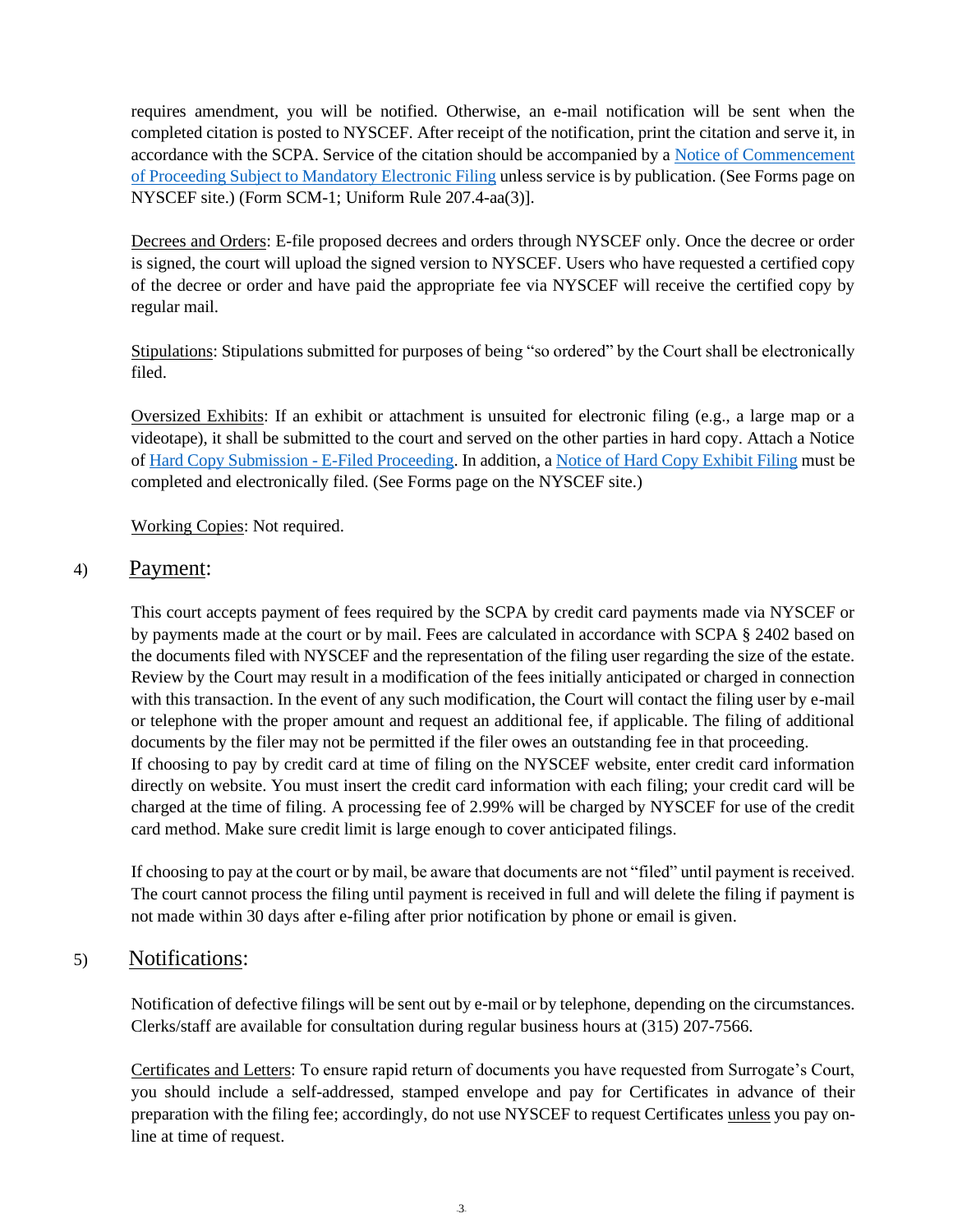General Correspondence: All general correspondence, adjournment requests and conference requests shall be electronically filed.

### 6) Signatures:

Documents requiring signatures shall be considered to be signed under the circumstances outlined in Uniform Rule §207.4-a(f). When e-filing a document bearing an actual signature, the e-filer is responsible for maintaining the original, executed document pursuant to Uniform Rule  $207.4\text{-}a(f)(2)$ .

# 7) Sealed Documents. Sealed Cases: Documents Presented for In Camera Review:

Applying for a Sealing Order: A party who wishes to file a document under seal must file a hard copy of the document, along with the ["Hard Copy Submission -](https://iappscontent.courts.state.ny.us/NYSCEF/live/forms/notice.hard.copy.submission.surr.pdf) E-Filed Proceeding" with the Surrogate's Court. Unless the document is being filed ex parte, the filing party shall serve all parties with hard copies of the document, along with the ["Hard Copy Submission -](https://iappscontent.courts.state.ny.us/NYSCEF/live/forms/notice.hard.copy.submission.surr.pdf) E-Filed Proceeding" form, in the traditional manner. (See Forms page on the NYSCEF site.)

If the Court grants the sealing request, the Surrogate Clerk will then file the documents in the appropriate manner, as directed. If the application is denied, an order will be issued that directs the party to file the document electronically.

In Camera Documents: Documents submitted to the Court for in camera review should be delivered to the Court in a sealed envelope conspicuously marked "FOR IN CAMERA REVIEW BY THE COURT" with a [Hard Copy Submission -](https://iappscontent.courts.state.ny.us/NYSCEF/live/forms/notice.hard.copy.submission.surr.pdf) E-Filed Proceeding form attached. (See Forms page on the NYSCEF web site.)

## 8) Decrees. Orders, and Judgments:

Decrees, orders, and judgments will be signed in hard copy by the Surrogate and forwarded to the Clerk for filing and scanning into the NYSCEF system, which will then transmit notification to all parties. However, the notification does not constitute service of notice of filing upon any party (see, Uniform Rule § 207.4-a[h]).

Court issued Letters and Certificates of Appointment will be provided in hard copy to the filer via the usual means (SASE, USPS mailing, messenger).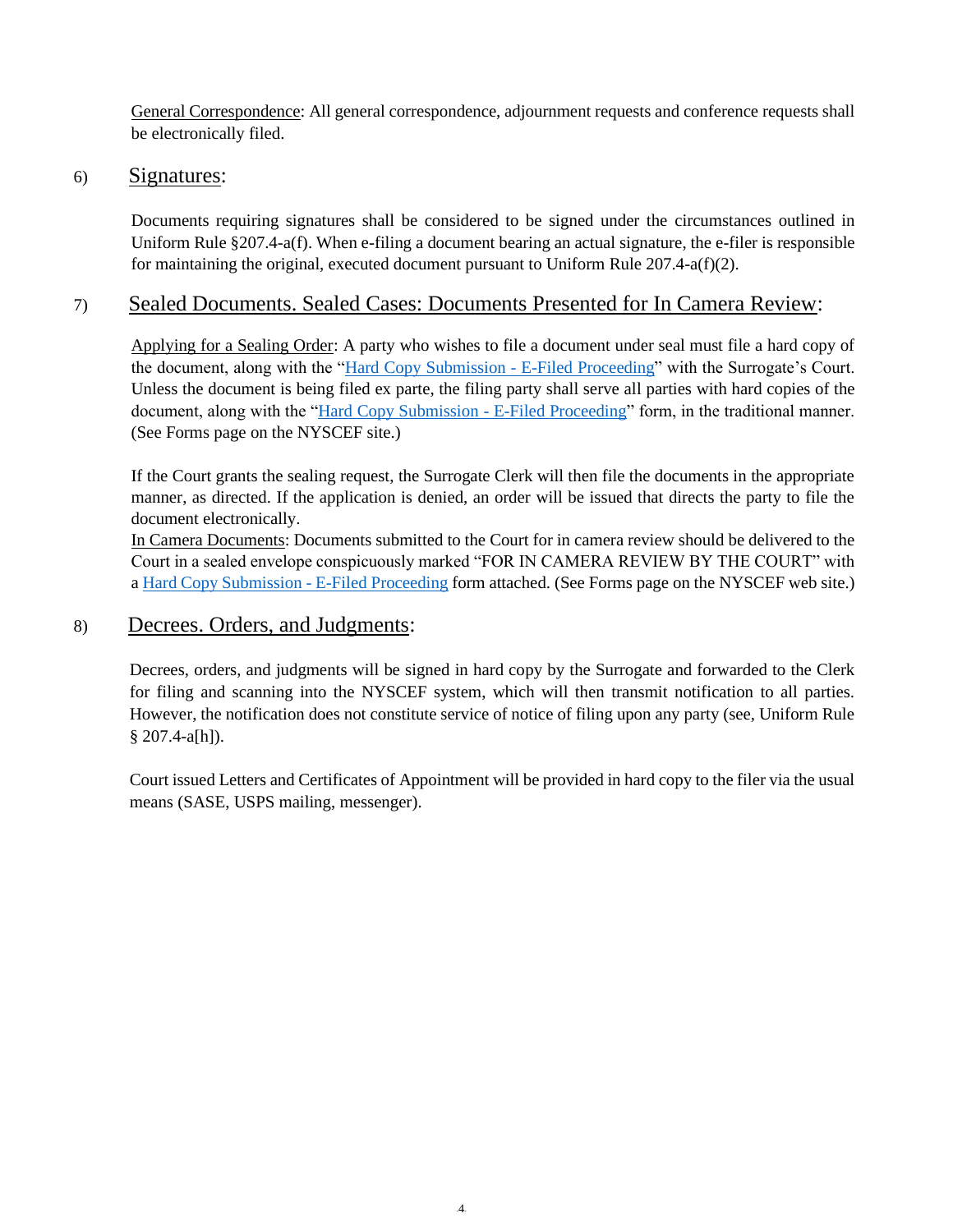#### **ADDENDUM A**

#### **Oswego County Surrogate's Court E-Filing Protocol**

### **Additional E-filing Case Entry Practice Tips**

#### I. **PRE-DATA ENTRY:**

- A. Scanning: Your scanner should meet state standards which is 200 DPI (dot per inch). You may contact NYSCEF E-Filing Resource Center for additional tech information support [\(Efile@nycourts.gov\)](mailto:Efile@nycourts.gov).
	- 1. Review all documentation before scanning.
	- 2. Scanned documents should be previewed on your computer before they are uploaded to NYSCEF to make sure they are:
		- a. the intended document
		- b. have been properly scanned: right side up and legible; you may need to photocopy and lighten the density of certain images (i.e. death certificate) so the court will be able to read the scanned image.
		- c. scanned documents of one type under one image (ex. three waivers-scan as one image with three quantity in NYSCEF (except waivers of funeral home which should be scanned separately); Notice w/Affidavit of Mailing should be scanned as one image).
		- d. do not submit an image with blank pages
		- e. if requesting Preliminary or Temporary Letters, scan the Application for such in back of the Petition as one document.
- B. Create a folder on your computer specific to this filing in which to save your scanned pdf documents.

#### II. **DATA ENTRY - 1st Filing for a particular decedent**

- A. Perform an Inquiry search in NYSCEF of the decedent's name; if File No. (as opposed to an efiling ID #) has been assigned for that same decedent, use the assigned File Number
- B. Correctly identify the type of proceeding and proceeding documents being e-filed; failure to do so impacts, among other things:
	- 1. filing fees; i.e., if filing a petition for probate with trust(s), select proper drop down option
	- 2. documents available in drop down box are dependent upon type of proceeding selected:
		- a. if you do not see the intended document listed, first check to make sure you have selected the correct proceeding type;
		- b. if your proceeding type is correct but the drop down does not include the name of the document you are seeking to upload, use "Other Document" and provide name of document in the Description Field. ONLY enter a document as "Other Document" if it does not appear in the drop down list.
		- c. The above notwithstanding, before selecting "Other" as a particular proceeding, please check all available drop down options under each proceeding type to see which may apply. For example, a proceeding To Open Safe Deposit Box can only be found when reviewing drop down options under "Probate" (not available under VA or Admin); in such case, the "Probate" type option should be utilized in order to use the Open Safe Deposit Box document/petition option (even though a probate proceeding may not follow).
		- d. the petition, if applicable, should be the <u>first</u> document to be uploaded